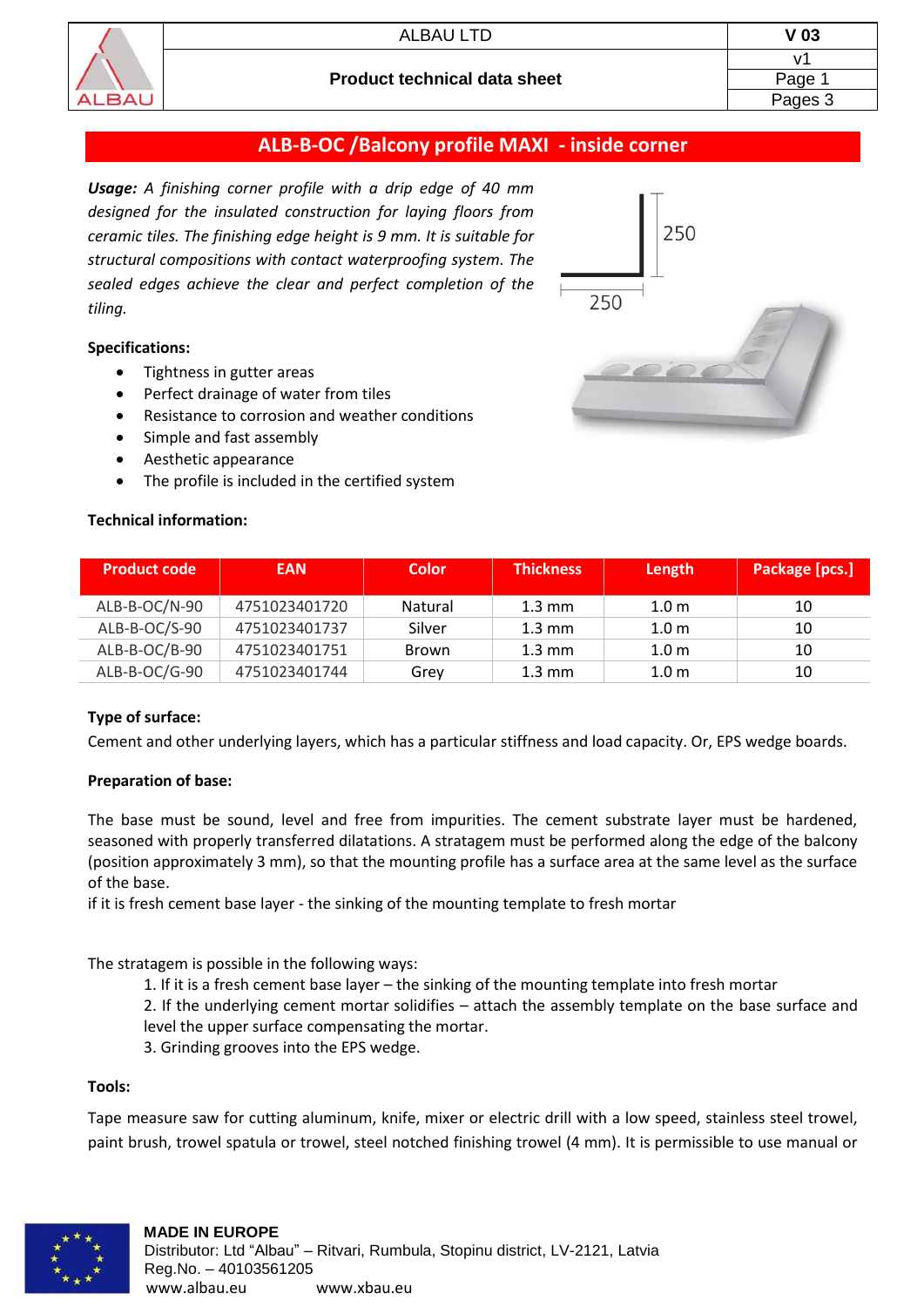

mechanical saws for cutting aluminum. It is not permissible to use profile cutting tools that produce heat effects (soaring temperatures), for example: an angle grinder.

## **Implementation conditions:**

The assembly of the profiles should be carried out under conditions suitable for insulation and assembly materials, such as sealing mortar, mechanical, or chemical compounds, other materials, according to the technical sheets of these materials.

# **Assembly**

- 1. The first layer of highly-flexible two-component waterproofing is applied onto the prepared surface.
- 2. From floor to wall we do the sealing with permanently flexible tape, which we insert into a waterproofing layer and use the trowel to press well.
- 3. On the edge of the balcony we apply a thin layer of waterproofing in the width of the balcony profiles. We attach the balcony profile on the aluminum base with anodized finish. The assembly starts with the brackets. After determining their position, mark the place of the mechanical attachment, drill holes, insert the plastic part of the anchor, and then mount the brackets for assessing additional sections of the straight profiles. The straight sections need to be laid out in such a way that in their connections remain expansion spaces with a width of about 3 mm to 5 mm between the profiles and the fixed elements of the building. Ensure the proper and equal attachment of the corner profiles. After the hardening of the sealing mortar unscrew the works in the established fastener.
- 4. Cover the aluminum balcony profile with butyl tape.
- 5. At the level of the expansion gaps (joining profiles and corner profiles) horizontally fit the joining elements under the profile. Apply a second waterproofing layer on the base and wall. Cover it with waterproof tape and aluminum profile.
- 6. When using the system with separation mat after drying the waterproofing (max. 24 hours) we apply, with a substrate steel notched trowel (4 mm), a thin layer of cement glue (ideally class C2FE- S1), into which we attach the separation mat. The separation mat has an end at the rear edge of the drainage trough.
- 7. With the steel notched trowel we apply a cement adhesive on the separating mat (tooth size depends on the type of tiling), which will adhere to the tiling, maximum size of the tiling being 33x33 cm. It is advisable to use a tile thickness of at least 9 mm and light shades.
- 8. The adhesive is applied to the substrate also on the tiling (at least C2 S1) or the butter foating technique. Then by tapping with a rubber hammer we stabilize and discharge air. We gap the tiling for about 24 hours.
- 9. We apply the grout with a squeegee (we rub it diagonally in the gaps' direction at an angle of 45°). After drying the area we clean it with a clean sponge; it is recommended to select the width of the gaps depending on the tiling, and be at least 6 mm
- 10. Keep in mind that between the "nose" profile and the tiles it is necessary to leave a gap with a width of at least 6 mm, and place an expansion cord above the drainage openings. Before placing the cords, remove the protective film from the drainage openings. They serve only to protect the openings in the application of the adhesive squeegees. Fill the space between the profile ("nose") and tile with an elastic sealant (for outdoor use, e.g. polyurethane). The gaps between tiles and skirting should be 3-6 mm wide; insert an expansion cord into the gap, and then fill the free part with a polyurethane sealant.
- 11. After complete assembly, remove the protective film from the drip edges.